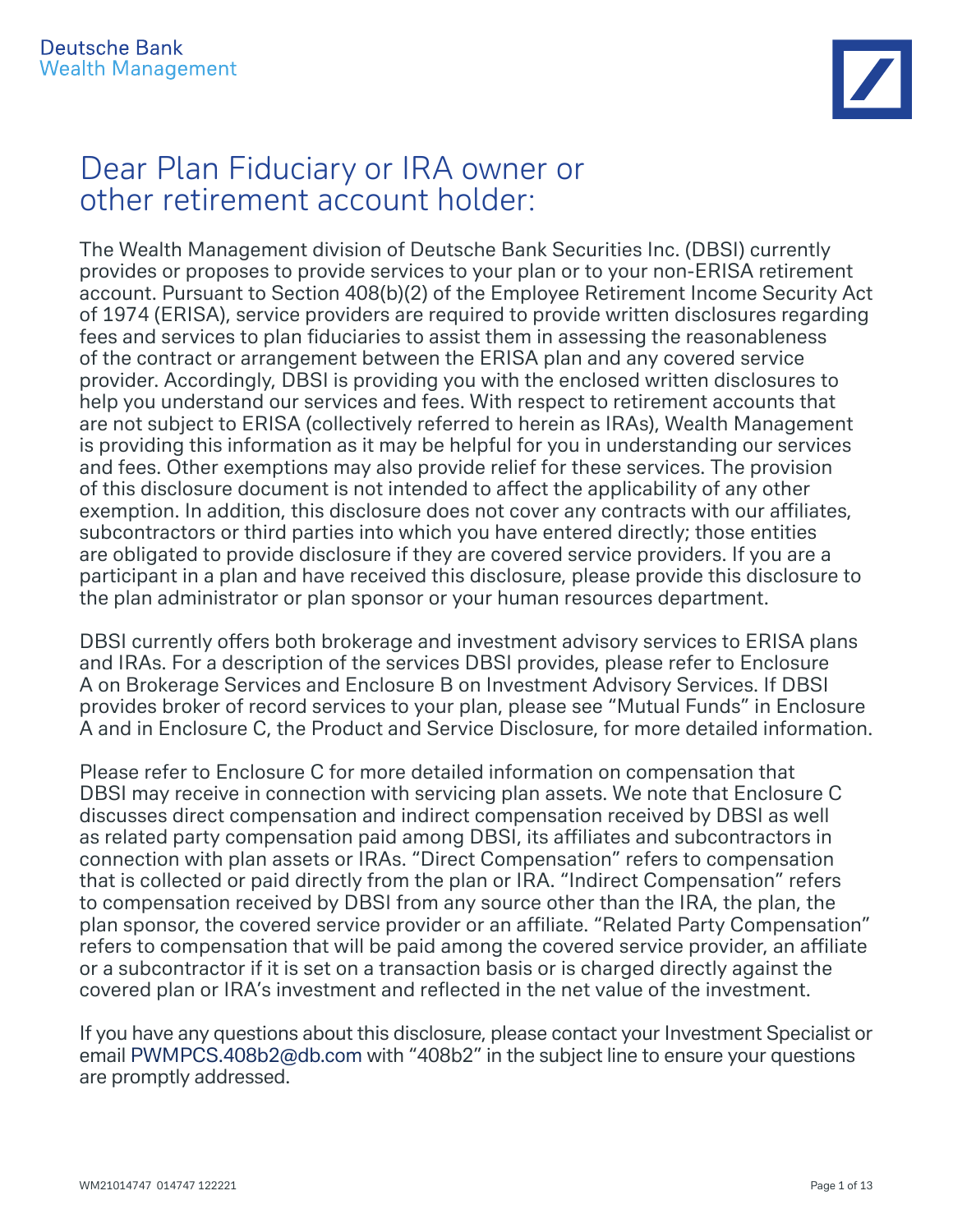#### Deutsche Bank Securities Inc.

# Enclosure A Brokerage Services

For brokerage accounts, DBSI provides services as broker and/or custodian. While DBSI is a dual registrant and therefore registered as an adviser under the Investment Advisers Act of 1940 (the "Advisers Act"), DBSI does not act as an adviser under the Advisers Act with respect to brokerage accounts. However, when DBSI provides investment advice to you regarding your ERISA plan brokerage account or IRA brokerage account, DBSI is a fiduciary within the meaning of Title I of ERISA and/or the Internal Revenue Code of 1986 (the "Code"), as applicable.

#### Direct Compensation

DBSI charges commissions or placement fees in connection with agency trading and the purchase of certain products. These commissions vary depending on the type of security (e.g. small cap or large cap) and the market (e.g. domestic, international or emerging market), the size of the trade and the size of your account. Please refer to Enclosure C for more information on commission ranges by product type. The actual commissions charged your plan and/or IRA will be shown on transaction confirmations (confirms) that are provided after each trade is executed.

DBSI may receive up-front commissions from your account when you purchase a mutual fund share with a front-end commission. The range of the commissions is described in the fee section of the applicable mutual fund's prospectus, which is generally available on the fund family's website.

DBSI and its clearing broker, Pershing LLC (Pershing) may charge fees for covering overdrafts and unsecured debits in brokerage accounts. DBSI and Pershing may also receive interest in connection with margin lending, as described in Enclosure C, in the margin account opening agreement and in the annual margin disclosure posted on our website. DBSI may charge for wires, transfers, and performance reporting and other similar kinds of services. Please refer to Enclosure C for more information on these charges.

DBSI may charge fees in connection with certain trades to reimburse itself for the fees charged DBSI by regulators such as the Securities and Exchange Commission, FINRA and self-regulatory organizations. Amounts charged to clients are intended to approximate (but may not necessarily always precisely equal) the fees actually charged DBSI by the regulators. The amount of such fees is shown on your trade confirmations.

For brokerage accounts, DBSI may charge an inactive account fee as described in the attached Enclosure C. If charged, this fee will be reflected on your account statement.

#### Indirect Compensation

#### Mutual Funds<sup>1</sup>

In brokerage accounts, DBSI makes available an array of proprietary and third party mutual funds.

DBSI may receive 12b-1 fees, service fees and advance commissions in connection with mutual funds purchased for brokerage accounts, as described in the prospectus for the applicable fund, which is generally available on the fund family's website. These fees may differ based on the amount or class of shares your plan and/or IRA purchases. These payments are made pursuant to a selling agreement between the fund's distributor and DBSI. The services provided by DBSI in return for the mutual fund payments are as follows: (a) assisting in establishing and maintaining accounts with the funds; (b) answering customer inquiries (through electronic and other means) regarding account status and history, share prices, dividend amounts and payment dates, and the manner in which purchases

<sup>1</sup> For Broker of Record Services, 12b-1 fees may also be paid in connection with employee education, performance reporting and other services.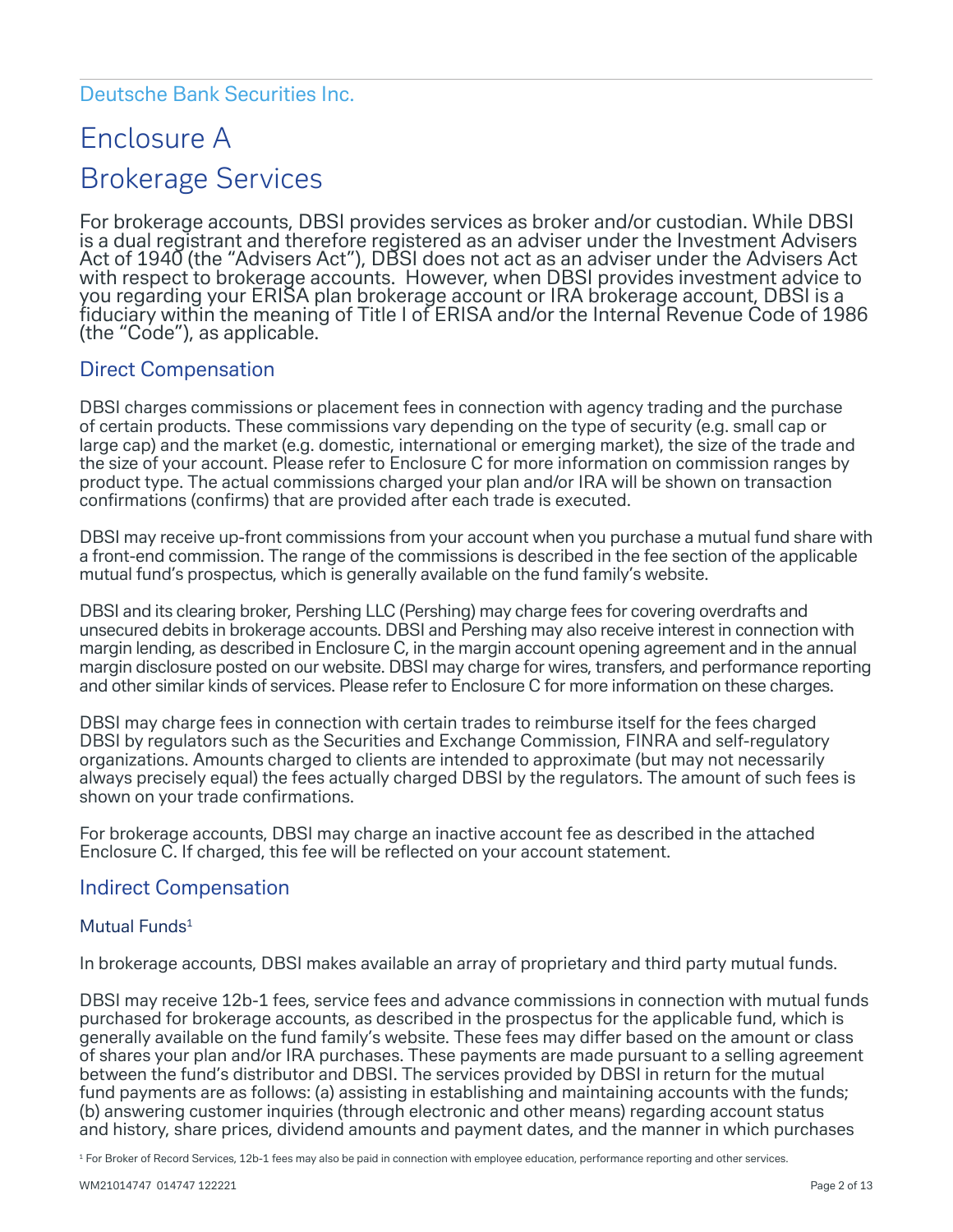and redemptions of shares may be effected; (c) providing customers with information through electronic means; (d) assisting customers in completing application forms, designating and changing dividend options, account designations and addresses; (e) facilitating the settlement with the funds of customers' share transactions in accordance with the funds' prospectus; (f) verifying customer requests for changes to account information; (g) handling correspondence from customers about their accounts; and (h) providing such other shareholder services as a customer may reasonably request.

DBSI may also provide the following services with respect to mutual funds: (a) aggregating and processing purchase and redemption orders for shares on behalf of its customers in accordance with the prospectus and the client agreement; (b) facilitating the transmission and receipt of funds in connection with customers' orders to purchase, redeem or exchange shares; (c) providing customers with periodic statements showing the total number of shares owned by the customer, purchases and redemptions of shares during the period covered by the statement, dividends and other distributions during the statement period, and such other information as may be required from time to time; (d) processing dividend payments for the applicable fund; (e) providing subaccounting services to the applicable trust for shares held for the benefit of customers; (f) distributing to customers copies of the funds' prospectuses, proxy materials, periodic fund reports to shareholders, dividend and tax notices, and other materials that are required by law to be provided to fund shareholders or prospective shareholders; (g) providing customers with such reports and information as may be required by tax laws and regulations; (h) receiving, tabulating and transmitting proxies executed by customers; (i) developing and maintaining facilities to enable transmission of share transactions by electronic and nonelectronic means; and (j) providing transmission and other functionalities for shares included in investment, retirement, asset allocation, cash management or sweep programs or similar programs or services offered to customers.

For brokerage accounts that utilize proprietary mutual funds, DBSI may receive a payment from the fund advisor pursuant to an intercompany agreement with such DBSI affiliate. These fees are described in the prospectus for each fund as a percentage range of the value of the assets. You may find the prospectus on the fund's website and the fee disclosure in the fee section of the prospectus, as may be amended from time to time by such fund's statement of additional information. DBSI receives these fees in connection with DBSI's provision of the following services: distribution of shares, relationship management, distribution of prospectus and proxy material, distribution of other shareholder material and other similar services. Compensation for these services is also described in Enclosure C.

# Sweep Vehicles for Idle Cash

#### Money Market Funds

For brokerage accounts that utilize third party money market funds for sweep vehicles, DBSI may receive a payment from the fund that is described in the prospectus for that fund. You may find the prospectus on the fund's website and the fee disclosure in the fee section of the prospectus. The fee is paid pursuant to a selling agreement between the fund's distributor and DBSI and is paid in connection with DBSI's provision of the following services: distribution of shares, relationship management, distribution of prospectus and proxy material, distribution of other shareholder material and other similar services as described above. The fund may discontinue the fees at any time or from time to time. DBSI may also receive other compensation in connection with mutual funds through Pershing as disclosed in "Related Party Compensation—Mutual Fund Fees" below and in Enclosure C. DBSI receives these fees in connection with DBSI's provision of the following services: distribution of shares, relationship management, distribution of prospectus material, distribution of other shareholder material and other similar services. The fund may discontinue the fees at any time or from time to time.

For brokerage accounts that utilize proprietary money market funds for sweep vehicles, DBSI may receive a payment from the fund advisor pursuant to an agreement with the affiliate as described in Enclosure C. These fees are described in the prospectus for each fund as a percentage range of the value of the assets. You may find the prospectus on the fund's website and the fee disclosure in the fee section of the prospectus, as may be amended from time to time by such fund's statement of additional information. DBSI receives these fees in connection with DBSI's provision of the following services: distribution of shares, relationship management, distribution of prospectus and proxy material, distribution of other shareholder material and other similar services.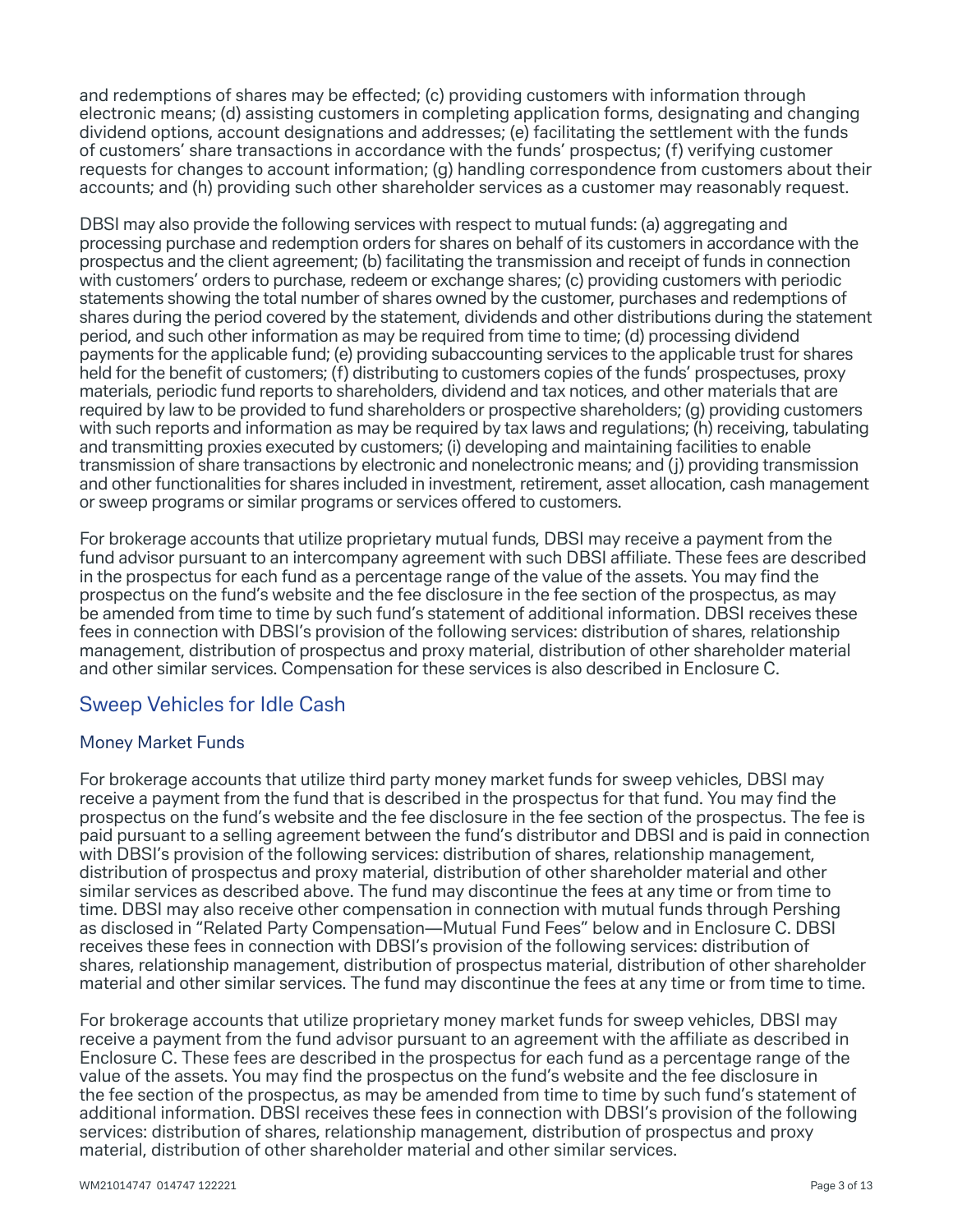#### Privately Placed Investment Products

DBSI may receive a placement, referral or finder's fee from third parties or from DBSI's affiliates with respect to private placements of hedge funds, private equity funds, privately placed structured products or similar investments. The fee ranges with respect to such products are disclosed in Enclosure C and are paid pursuant to a placement agreement, selling agreement or distribution agreement. The specific fees may also be described in the offering memorandum for the privately placed investment, or any supplement thereto.

#### Other Indirect Compensation

When DBSI executes trades through its Global Markets division, rather than through Pershing, Global Markets may receive payment for order flow as disclosed in Enclosure  $C<sup>2</sup>$ . These payments may be pursuant to an agreement between DBSI and the applicable exchange or trading facility. The facilities that pay for order flow are disclosed in DBSI's Form 606 that appears under DBSI's name on https://vrs.vista-one-solutions.com/sec606rule.aspx. DBSI or its affiliates may have ownership or other interests in trading systems. Any such interest may become more valuable as a result of the use of such system, or if permissible under applicable law, there may be additional benefits received by DBSI or its affiliates pursuant to a shareholders, partners or similar agreement.

From time to time, employees of DBSI may receive gifts (other than cash or cash equivalents), entertainment or meals from third parties, or attend educational conferences hosted by third parties. There is no agreement or arrangement between DBSI and third parties regarding the provision of gifts, entertainment, meals and conferences to DBSI's employees that is based on DBSI's service contract or arrangement with any particular plan and/or IRA, and any such gifts, entertainment, meals and gratuities are not received by DBSI's employees by reason of their services to any particular plan and/or IRA. Employees of DBSI are subject to firmwide policies on gifts and entertainment that include terms consistent with regulatory requirements, including ERISA and the Code where applicable.

#### Related Party Compensation

Pershing, which is DBSI's clearing broker, receives compensation from DBSI for clearing and settling transactions and services ancillary thereto, on a per-transaction basis. These fees and charges are described in the Related Party Compensation section of Enclosure C. Pershing has disclosed the following information to us:

Compensation Paid to Pershing by Third Parties. Pershing earns additional compensation from certain third parties in connection with providing clearing services to DBSI. Certain fees may be considered indirect compensation earned by a subcontractor to DBSI for purposes of the section 408(b)(2) regulation. 29 C.F.R. § 2550.408b 2(c)(1)(iv)(C)(3).

### Mutual Fund Fees

Pershing has entered into agreements with certain mutual fund companies that pay Pershing for performing certain services for the mutual fund. Pursuant to these agreements, Pershing receives fees for operational services from mutual funds in the form of networking or omnibus processing fees. The fees are remitted to Pershing for its work on behalf of the funds. This work may include, but is not limited to, subaccounting services, dividend calculation and posting, accounting, reconciliation, client confirmation and statement preparation and mailing and tax statement preparation and mailing. These reimbursements are based either on (a) a flat fee ranging from \$0 to \$20 per holding or (b) a percentage of assets that can range from 0 to 15 basis points for domestic funds and 0 to 30 basis points for offshore funds.

<sup>&</sup>lt;sup>2</sup> Generally, trades are executed by Pershing. See Pershing's disclosure relating to payment for order flow in "Related Party Compensation" below.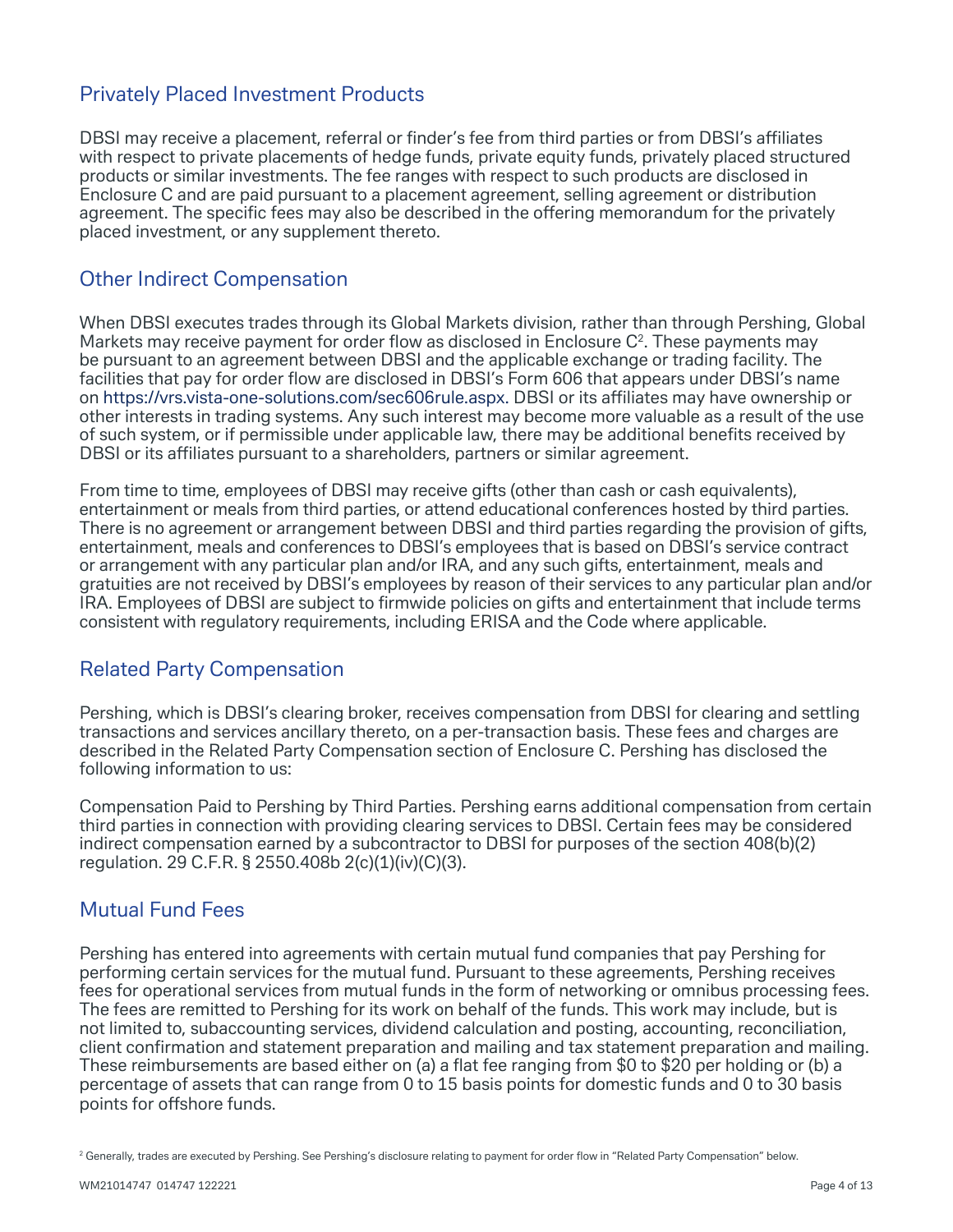Mutual funds that are available in Pershing's FundVest no-transaction fee mutual fund program may pay Pershing servicing fees in exchange for being offered in Pershing's FundVest Program. These payments are based on a percentage of assets and can range from 7 to 40 basis points. DBSI may share in these fees. For additional details about Pershing's mutual fund no-transaction-fee program or a listing of funds that pay Pershing networking or omnibus fees, please refer to [https://www.pershing. com/\\_global](https://www.pershing. com/_global-assets/pdf/disclosures/per-mutual-fund-money-fund-and-bank-deposit-program- disclosures.pdf.)[assets/pdf/disclosures/per-mutual-fund-money-fund-and-bank-deposit-program- disclosures.pdf.](https://www.pershing. com/_global-assets/pdf/disclosures/per-mutual-fund-money-fund-and-bank-deposit-program- disclosures.pdf.) The mutual funds on this website are listed in order from highest- to lowest-paying mutual funds based on gross payments made to Pershing.

### Money Fund and FDIC Insured Bank Product Fees

Pershing has entered into agreements with money market fund companies and FDIC-insured bank deposit products service providers. Pershing receives fees from money fund companies and service providers for making available money market funds and FDIC-insured bank deposit programs. A portion of Pershing's fees is applied against costs associated with providing services on behalf of the fund companies and service providers, which may include maintaining cash sweep systems, subaccounting services, dividend and interest calculation and posting, accounting, reconciliation, client statement preparation and mailing, tax statement preparation and mailing, marketing and distribution related support and other services. These fees are paid in accordance with an asset-based formula that can range from 0 to 100 basis points annually. DBSI may share in these mutual fund fees. For a listing of money market funds and FDIC-insured bank products that pay Pershing these fees, please refer to www.pershing.com/rates.

#### Alternative Investment Network Fees

Pershing has entered into arrangements through which it may receive servicing fees from managed futures funds, hedge funds, non-traded real estate investment trusts (REITs), private equity funds, business development companies (BDCs), direct participation programs and fund-of-funds (collectively "alternative investments") that participate in Pershing's Alternative Investment Network no-fee program in lieu of transaction fees and special product fee charges to your firm. These fees are calculated in accordance with an asset-based formula that can range from 5 to 50 basis points annually. Pershing also receives set-up fees from alternative investment providers or broker-dealers in the form of a one-time fee to add an alternative investment to the Alternative Investment Network.

The fee is a flat fee ranging from \$100 to \$300 per fund and is remitted to Pershing for its work to set up the alternative investment on Pershing's systems. For additional details regarding Pershing's Alternative Investment Network no-fee program or a listing of entities that pay fees to Pershing, please refer to https://www.pershing.com/\_global-assets/pdf/disclosures/per-alternative-investment-network-fees.pdf.

# Exchange-Traded Funds ETFs

ETFs are subject to market fluctuation and the risks of their underlying investment. ETFs (including no-transaction-fee ETFs) are subject to management fees and other expenses. Unlike mutual funds, ETFs are bought and sold at market price, which may be higher or lower than their net asset value and are not individually redeemed from the fund. Pershing may receive compensation from third parties or their affiliates for marketing, educational training programs, back office accounting, the development and maintenance of technology platforms and reporting systems, and certain other services (Services) related to its securities trading platform (Platform). This fee could be in the form of annual payments of up to \$50,000 per ETF or up to 15 basis points per ETF, or both. Pershing is entitled to receive payments in connection with such Services. The payment for such Services may create incentives for Pershing to encourage customers to transact through the Platform and as a result Pershing may make decisions about which investment options it makes available or the level of Services it provides to its customers based on the payments or other financial incentives it is eligible to receive. Additional information about the sources, amounts and terms of compensation is in the fund's prospectus and related documents.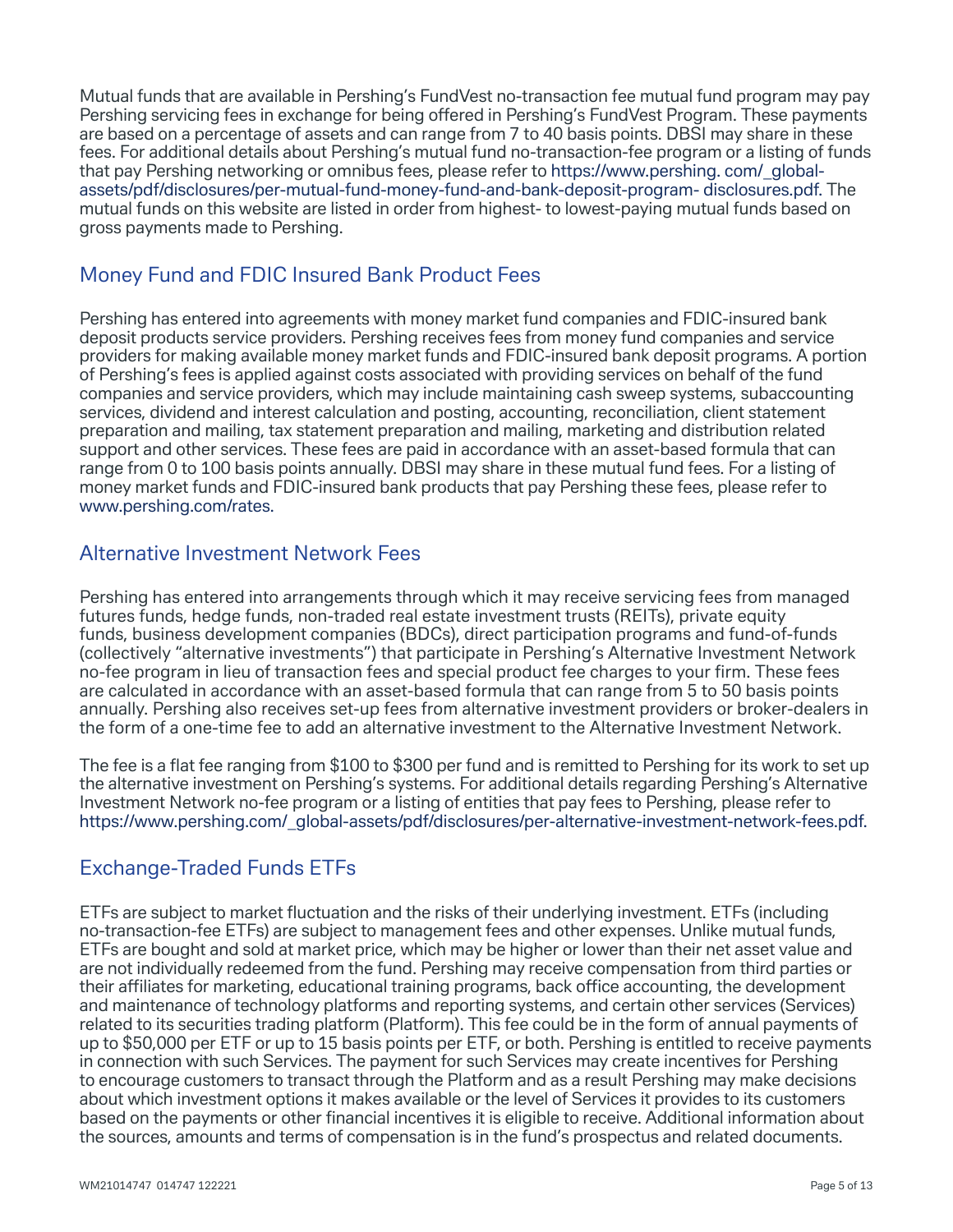## Sponsorship Fees

Mutual fund companies, ETF providers, money market providers and other providers offering investment, business and technology products and services offer marketing support in the form of sponsorship fee payments to Pershing (or third parties at Pershing's direction) in connection with educational conferences, events, seminars and workshops that Pershing offers to its broker/dealer or investment professional customers. These payments are made through arrangements with investment providers and may be for the expenses of educational materials or other conference related expenses. Generally, the smallest level of sponsorship is \$5,000, and the level of sponsorship can increase depending on the opportunity. For a listing of companies that pay sponsorship fees to Pershing for events, please refer to https://www.pershing.com/\_global-assets/pdf/disclosures/per-sponsorship-fees.pdf.

### Payments for Order Flow

Pershing sends certain equity orders to exchanges, electronic communication networks or broker- dealers during normal business hours and during extended trading sessions. Certain of these venues provide payments to Pershing or charge access fees to Pershing depending upon the characteristics of the order and any subsequent execution. The details of these payments and fees are available upon written request. Pershing receives payments for directing listed options order flow to certain option exchanges. In addition, Pershing routes certain equity and option orders to its affiliate, BNY Mellon Capital Markets, LLC for execution as principal.

Compensation is generally in the form of a per option contract cash payment. Notwithstanding the above regarding payment for order flow, Pershing selects certain market centers to provide execution of over-the-counter and exchange-listed securities transactions which agree to accept orders, transmitted electronically up to a specified size, and to execute them at or better than the national best bid or offer (NBBO). On certain larger orders, or if the designated market centers do not make a market in the subject security, Pershing directly contacts market centers to obtain an execution. The designated market centers to which orders are automatically routed are selected based on the consistent high quality of their executions in one or more market segments and their ability to provide opportunities for executions at prices superior to the NBBO. Pershing also regularly reviews reports for quality of execution purposes.

For additional information, refer to Pershing's disclosure at https://www.orderroutingdisclosure.com/.

#### Float

Pershing may obtain a financial benefit attributable to cash balances of ERISA plan and or IRA accounts that are held by Pershing in connection with cash awaiting investment or cash pending distribution. For a more detailed description of this compensation, refer to [https://www.pershing.](https://www.pershing.com/_ global-assets/pdf/disclosures/per-float.pdf.) [com/\\_ global-assets/pdf/disclosures/per-float.pdf.](https://www.pershing.com/_ global-assets/pdf/disclosures/per-float.pdf.)

#### Referrals

DBSI may pay its affiliates or third parties other than Pershing for referrals pursuant to referral agreements. See Enclosure C.

#### **Termination**

Termination charges, if any, are reflected in Enclosure C. Any prepaid portion of the annual charge is not refunded on termination.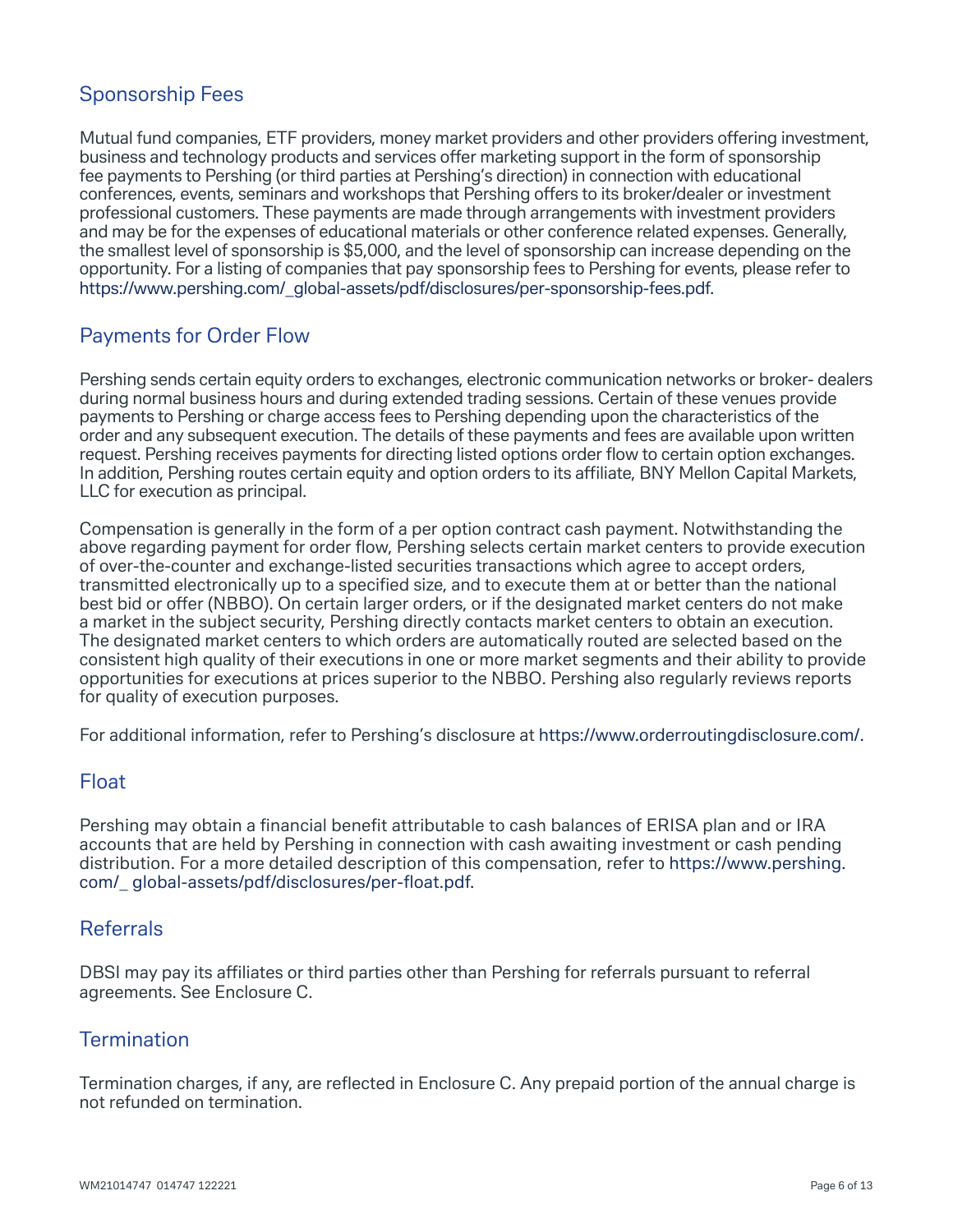# Enclosure B

# Investment Advisory Services

If your plan has engaged DBSI to provide investment advisory services, DBSI acts as a fiduciary under ERISA and as an adviser under the Investment Advisers Act of 1940 (the "Advisers Act"), providing advisory and consulting services, as described in DBSI's Form ADV Part 2A.

### Direct Compensation

For advisory clients who custody assets with DBSI, DBSI receives an asset-based fee for its advisory services in the ranges disclosed for the particular advisory program in Enclosure C. The precise fee will be disclosed in the services election form relating to your advisory agreement prior to your execution of the agreement. These fee amounts will also be disclosed on your account statements in the quarter that such fee is charged.

Under certain advisory programs, the fee charged to your account is in lieu of commissions for agency transactions executed with DBSI. DBSI's Form ADV Part 1 and Part 2 contain detailed descriptions of these wrap fee arrangements. For other advisory services, DBSI may receive commissions under PTE 86-128, which are reported on your quarterly and annual statements. DBSI charges commissions in connection with agency trading of securities, which vary depending on the type of security (e.g. small cap v. large cap) and the market (e.g. domestic v. international v. emerging market), the size of the trade and the size of your account. Please refer to Enclosure C for more information on commission ranges by product type. The actual commissions charged your plan will also be shown on confirms that are provided after each trade is executed.

DBSI does not receive commissions when it acts as your agent in executing securities transactions if the trading costs are covered by a wrap fee, which fee is described in more detail in your advisory agreement. DBSI or Pershing may charge certain service fees to your account, as described in Enclosure A and Enclosure C.

DBSI does not receive a fee for covering overdrafts and unsecured debits in advisory accounts. Any such overdrafts are covered at DBSI's cost.

Your account may be charged direct compensation payable to DBSI or Pershing (or shared among us) for performing a number of other services such as ACAT, wires and direct transfers as disclosed in the Related Party Compensation and Additional Service Fees section of Enclosure C.

### Indirect Compensation

For advisory accounts that utilize money market funds for sweep vehicles, DBSI may receive a payment from the fund, which is described in the prospectus for that fund that is rebated to the plan. No other revenue is received from those funds or their advisers in connection with advisory accounts.

Certain mutual funds pay to their distributors (which may include DBSI) fees pursuant to Rule 12b-1 under the Investment Company Act of 1940 (a "12b-1 fee"). Like other fees paid by a mutual fund, a 12b-1 fee has the effect of reducing the investment returns on the mutual fund held by the investors in that fund. Investment advisers are incentivized to recommend share classes that pay 12b-1 fees to them or their affiliated broker-dealers over share classes that pay lower or no 12b-1 fees, which represents a conflict of interest for the investment advisers. However, DBSI generally does not intend to utilize for Wealth Advisory Mandate accounts mutual fund share classes that pay DBSI 12b-1 fees; in the event that DBSI does receive 12b-1 fees from a mutual fund attributable to shares of the fund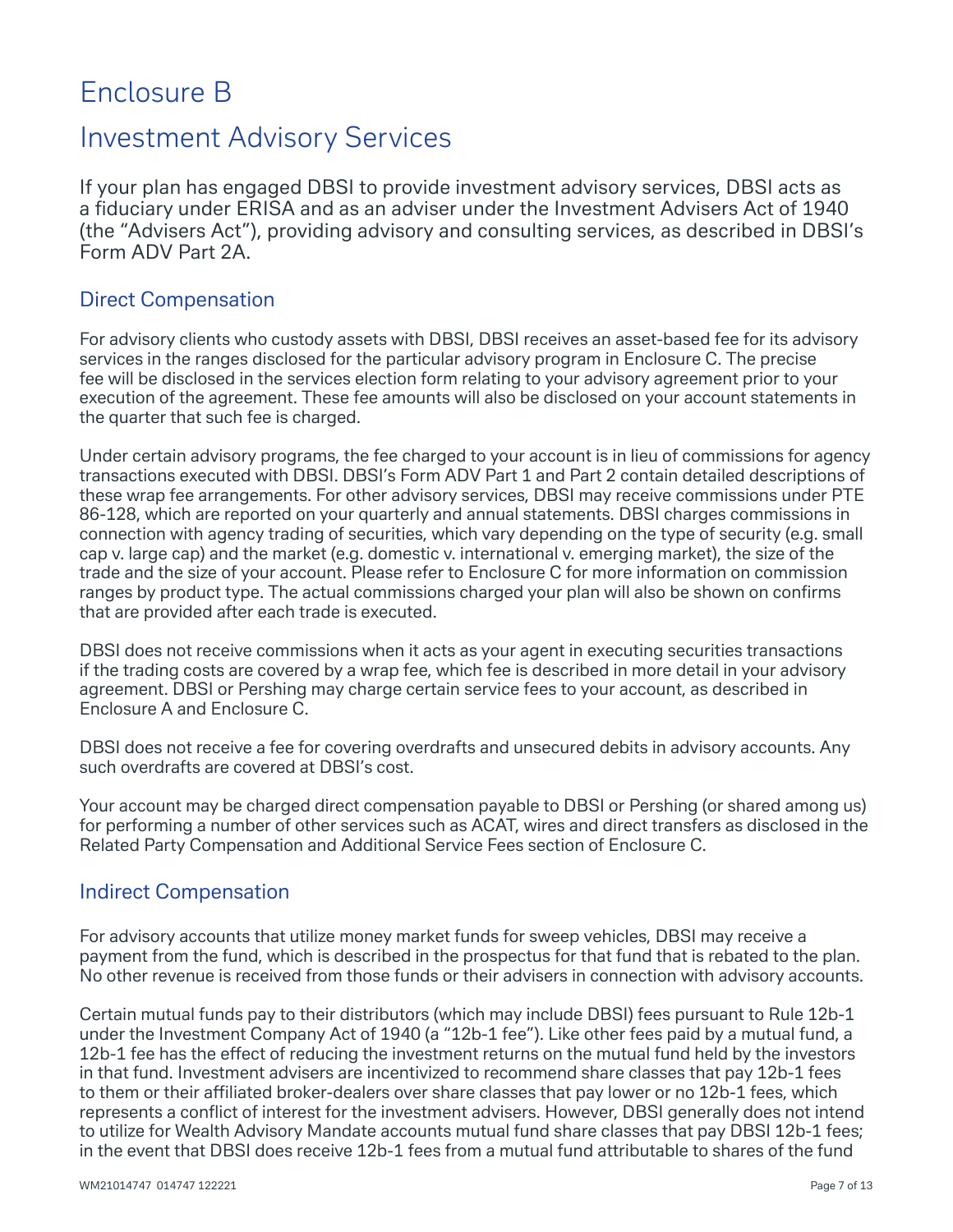held in a Wealth Advisory Mandate account, DBSI will credit those 12b-1 fees to that account. Adviser Select Managers and Consulting Direct Managers may, when acting pursuant to their discretionary authority over the client's account, select mutual funds which pay 12b-1 fees to DBSI; in those instances DBSI will also credit those 12b-1 fees to the client account.

DBSI may also receive service fees and may share in applicable sales charges from mutual funds purchased for brokerage or advisory accounts, as described in the prospectus for the fund, which is generally available on the fund family's website. These fees may differ based on the amount or class of shares your plan purchases. With respect to advisory accounts, these fees are rebated to your plan. These payments are made pursuant to a selling agreement between the fund's distributor and DBSI. The services provided by DBSI in return for the mutual fund payments are described in Enclosure A.

DBSI may also receive compensation from fund affiliates in connection with seminars, conferences and other events at which these funds make presentations, generally pursuant to individual letters of agreement or understanding. These payments are not connected to the purchase or holding of any mutual fund securities by any particular account but are received in consideration of all of DBSI's client business, as disclosed in Enclosure C.

#### Other Compensation

DBSI or its affiliates may have ownership or other interests in trading systems. Any such interest may become more valuable as a result of the use of such system, or if permissible under applicable law, there may be additional benefits received by DBSI or its affiliates pursuant to a shareholders, partners or similar agreement.

From time to time, employees of DBSI may receive gifts (other than cash or cash equivalents), entertainment or meals from third parties, or attend educational conferences hosted by third parties. There is no agreement or arrangement between DBSI and third parties regarding the provision of gifts, entertainment, meals and conferences to DBSI's employees that is based on DBSI's service contract or arrangement with any particular plan, and any such gifts, entertainment, meals and gratuities are not received by DBSI's employees by reason of their services to any particular plan. Employees of DBSI are subject to firmwide policies on gifts and entertainment that include terms consistent with regulatory requirements, including ERISA where applicable.

Soft dollar services may be received by DBSI or its subadvisors, which are described in the applicable advisor's ADV. We do not know in advance the amount of soft dollar services that DBSI or its subadvisors may receive, or the formula pursuant to which any particular broker may make such payments.

### Related Party Compensation

Subadvisors are paid from DBSI's advisory fees, as described in Enclosure C. These payments are neither paid on a transaction basis nor do they affect the net asset value of the account. Pershing LLC is paid transaction fees by DBSI, some of which may be debited from your account, as described in Enclosure A and in Enclosure C.

Pershing may also receive indirect and other compensation, as described in Enclosure A.

#### **Termination**

There is no charge for termination of your advisory account. Prepaid advisory fees are refunded for termination prior to the end of a billing period on a pro rata basis based on the number of days left in the period.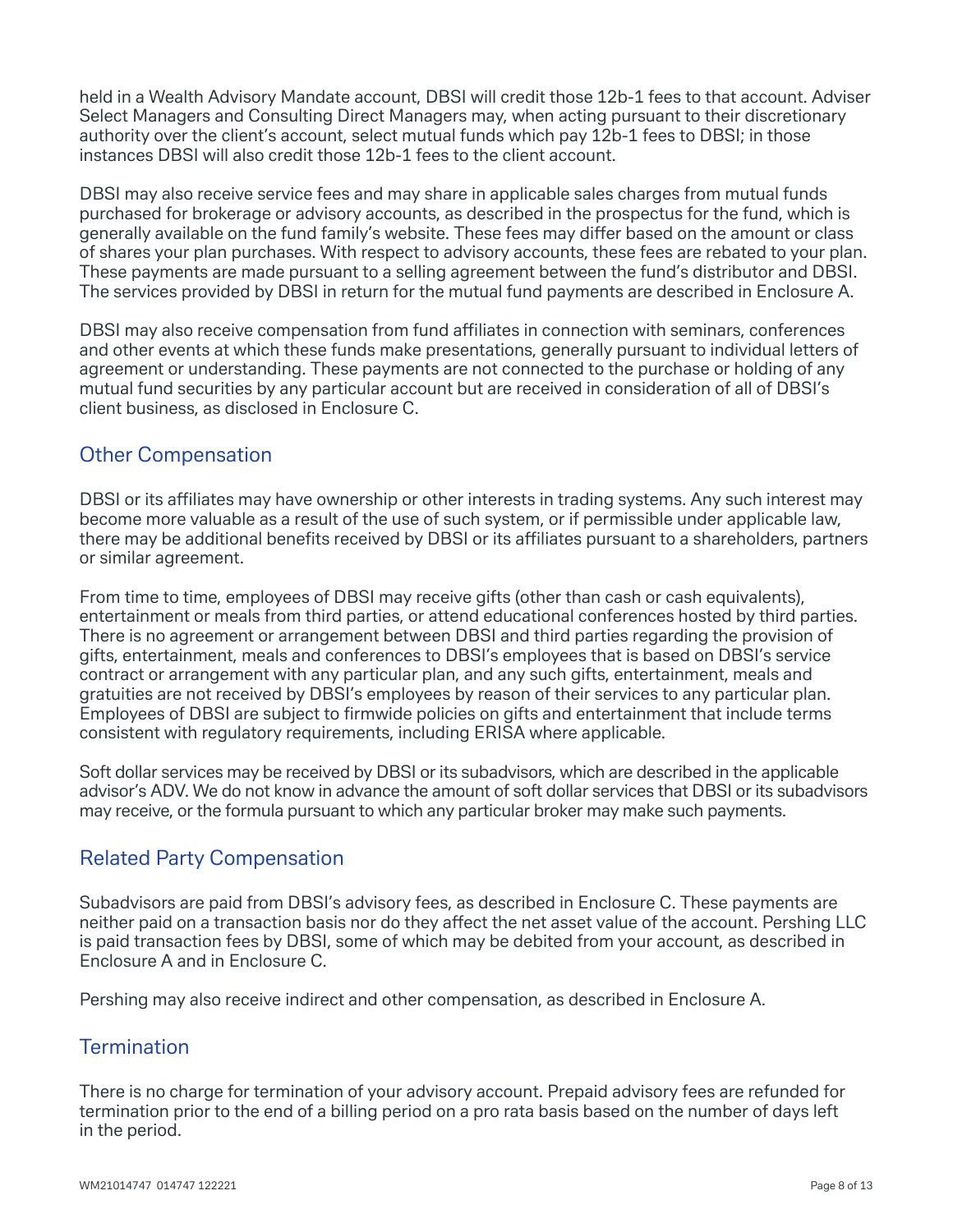# Enclosure C

# Product and Service Disclosure

#### Equity Trading, Exchange Traded Funds and Certain Preferred Securities

Direct compensation: DBSI charges a minimum commission of \$50 on trades. For equities and exchange traded funds (ETFs), DBSI charges commissions that range from 0.50% of the principal value of the trade plus \$0.10/share to 1.3% of the principal value of the trade plus \$0.18/share. For certain preferred securities, DBSI charges up to a 2% commission. DBSI charges commissions on all other preferred securities of up to 2.75% of the principal value of the trade. The amount of commissions for any particular trade is reflected on your transaction confirmation. In addition, there is a \$25 ticket charge for away-trading services.

Indirect compensation: Offering Syndicate—If your account purchases securities in an initial public or private offering, DBSI or an affiliate may receive fees from the issuer, but the fees are not in connection with services provided to your plan and/or IRA. Any securities purchased are not sold on an agency basis and therefore, any compensation received by DBSI or an affiliate would not be in connection with services provided but would be received in connection with their roles as dealers or underwriters. In addition, any compensation DBSI receives in connection with the purchase or sale of a fixed income instrument on a principal basis is not received for services, but is received in connection with DBSI's role as dealer.

# Option Trading

Direct compensation: For listed option transactions—excluding exercises and assignments commissions range from \$1 per contract up to 5% of the notional value of the trade. For exercises and assignments, the equity trading fees described below apply.

#### Mutual Funds and Closed End Funds

DBSI receives the following compensation in connection with the purchase and holding of mutual funds:

Direct compensation: Where your account purchases a mutual fund share with an up—front sales load, DBSI receives a one-time commission from your account of up to 5.75% of the value of your investment as described in the prospectus for each fund. For closed end funds, see Equities.

Indirect compensation: DBSI may receive a one-time up-front commission of up to 1% of the value of your investment as described in the prospectus for each mutual fund, which is paid to DBSI by the fund or its distributor, depending on the share class and the fund. See the applicable prospectus for the fund.

DBSI also may receive compensation paid by the fund company including 12b-1 fees and shareholder services fees, as described in the prospectus for each fund. These payments may be up to 1% of the value of your investment.

DBSI may receive, for certain mutual funds and money market funds made available through Pershing, up to 0.40% of the value of your investment.

For some affiliated funds, DBSI affiliates may share in the revenue such affiliates receive in amounts that may range up to 50.5 basis points of the value of your, fund investment. See "Cash Sweep Options" below.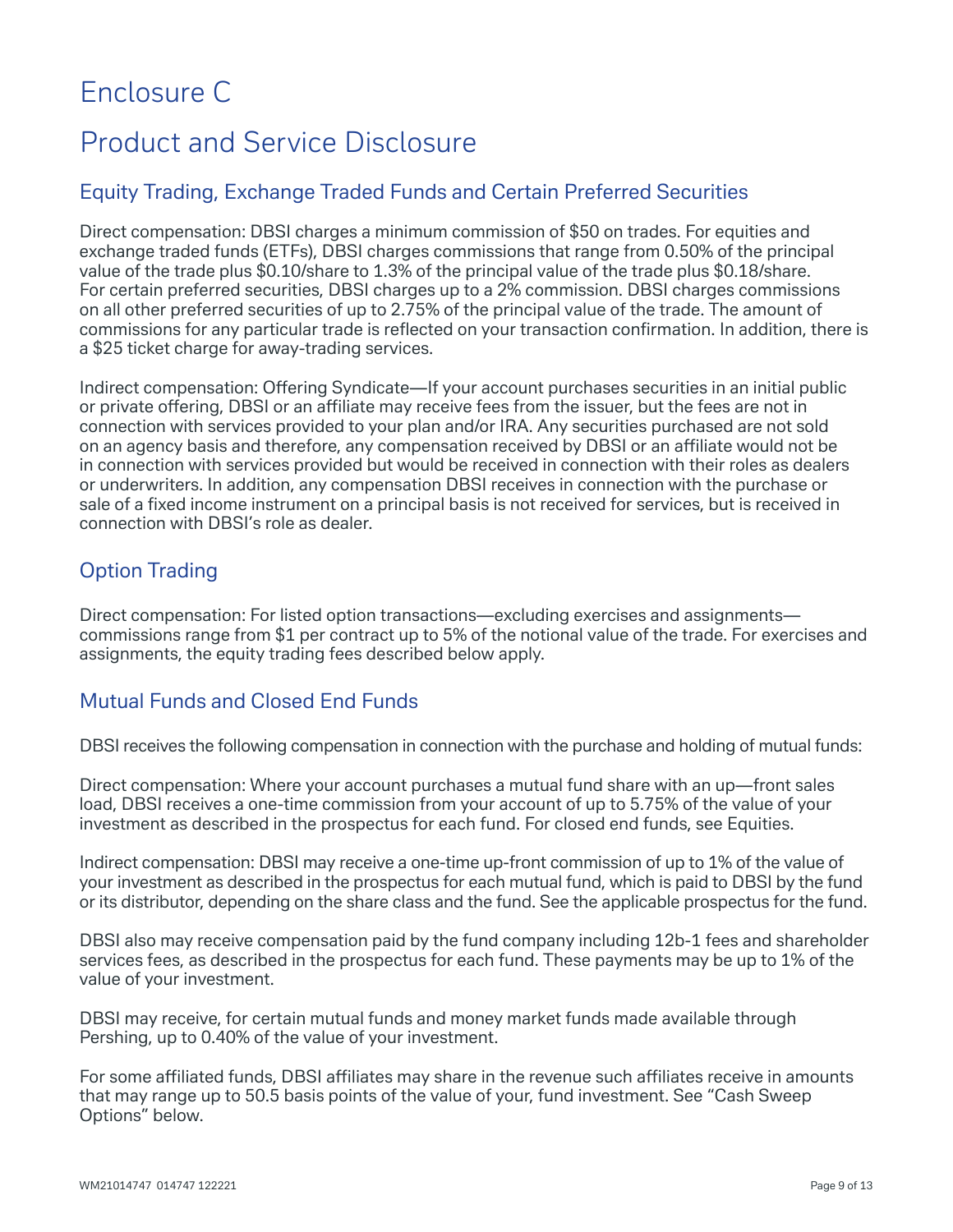## Cash Sweep Options

The following fees are indirect compensation: For brokerage accounts, where the sweep vehicle is a proprietary money market fund, DBSI may receive compensation from the fund advisor or manager which may range from 0 bps to 50.5 bps of the value of your investment. Additional information can be found in each fund's prospectus. If your brokerage account uses a nonproprietary money market fund for its sweep vehicle, please refer to "Mutual Funds" above.

#### Private Equity Funds, Hedge Funds & Funds of Funds

Direct compensation: DBSI may receive a placement fee from your account of up to 2.5% of the amount invested.

Indirect compensation: DBSI may collect a trailing commission from the fund or the fund manager that generally ranges from 40% to 60% of the fund manager's investment management fee.

#### Structured Notes

Indirect compensation: These notes are sold by DBSI in a riskless principal capacity, and while the payment is disclosed in the prospectus, the note is sold by DBSI as dealer and not agent, and therefore, the fees are not service compensation within the meaning of the regulation.

In addition, certain notes pay a trailing annual retrocession to DBSI in an amount ranging between 0.10% and 1.25% of the value of the note, depending on the maturity and the structure of the note.

#### Fee-Based Advisory Services & Programs

Direct Compensation: DBSI charges an advisory fee for its services that is reflected in the fee schedule to your advisory agreement. The range of fees DBSI may charge is described below.

Indirect compensation: To the extent that your advisory account invests in mutual funds, the compensation received by DBSI in connection with mutual funds will be rebated to the account.

#### Wealth Advisory – Adviser Select

Direct compensation: DBSI generally charges an advisory fee of between 0.13% and 2.50% of the value of assets in the account, depending on the size of the account and the asset class. Amounts paid to subadvisors are described in DBSI's ADV.

#### Wealth Advisory – Wealth Advisory Mandate (WAM)

Direct compensation: DBSI generally charges an advisory fee of between 0.20% and 2.50% of the value of assets in the account, depending on the size of the account and the asset class.

#### Wealth Advisory – Consulting Direct

Direct compensation: DBSI generally charges an advisory fee of between 0.10% and 2.00% of the value of assets for which advice is provided, depending on the size of the account and the asset class.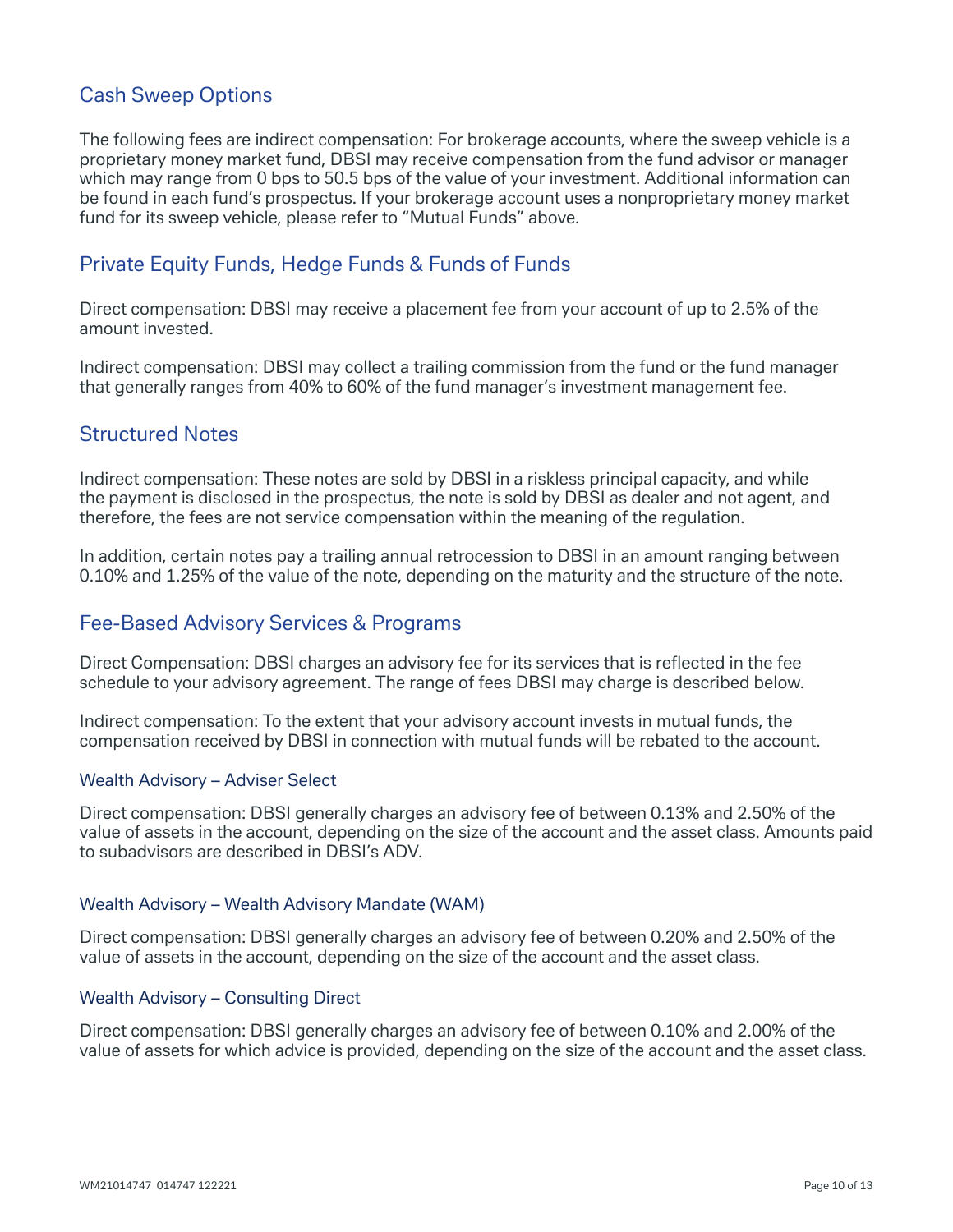### Interest Charged in Cash Accounts

DBSI charges interest on unpaid balances in cash accounts from the close of business on settlement date. Interest on cash due (other than margin borrowing) will be based on the Prime Rate plus 450 basis points. This rate differs from the calculation for margin borrowing.

#### Payment for Order Flow and Interests in Venues

Indirect Compensation: For brokerage accounts, when DBSI executes trades through its Global Markets division, rather than through Pershing, Global Markets may receive payment for order flow, which is generally a partial rebate of its costs. The rebate paid to DBSI for trades in equity securities may be up to \$0.01 per executed share for stock, up to \$1.00 for corporate bonds executed on an exchange, and up to \$1.25 per executed contract for listed options. For additional information, please refer to DBSI's form 606 and https://vrs.vista-one-solutions.com/sec606rule.aspx. DBSI or its affiliates may have ownership or other interests in trading systems. Any such interest may become more valuable as a result of the use of such system, or if permissible under applicable law, there may be additional benefits received by DBSI or its affiliates pursuant to a shareholders, partners or similar agreement. Pershing's compensation for order flow is disclosed at https://www.orderroutingdisclosure.com/

#### Related Party Compensation and Additional Service Fees

DBSI pays Pershing, its clearing broker, certain transactional and non-transactional service fees. DBSI does charge some of these charges to your account, or in some cases instructs Pershing to debit your account directly. Where and to the extent that the service fees are charged to your account, and where any other fees are charged to your account directly, those fees are set forth in "Client Services Fees/Commissions" below.

For transaction-based service charges that DBSI may charge to your account, or may otherwise incur and not charge to your account, some of those fees are fixed amounts and some vary based on the size and nature of the transaction, the product at issue (i.e. equity security, fixed income, domestic or foreign, alternative investment or specialized, or options related). The transaction fees that DBSI incurs but does not charge to your account range from \$1 per transaction to \$270 per transaction, with most transactions ranging from \$1 to \$50. None of these fees affect the asset value of your account. In addition, in connection with margin interest and interest charged in cash accounts, DBSI shares some or all of those fees with Pershing.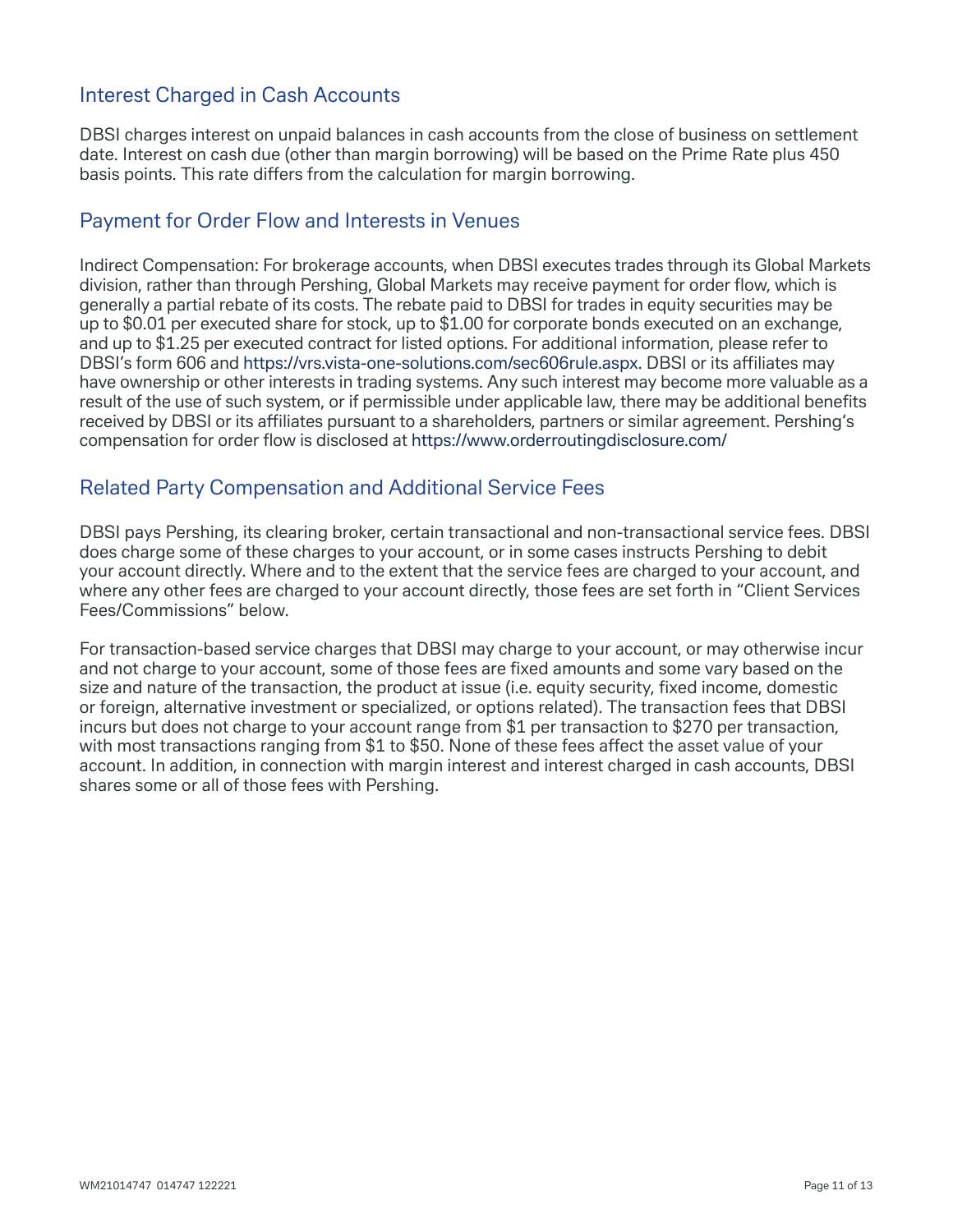# Client Service Fees/Commissions3

| Description of Product or Service                                                                                                                                        | Fees Charged to Client                                                                                                                                      |
|--------------------------------------------------------------------------------------------------------------------------------------------------------------------------|-------------------------------------------------------------------------------------------------------------------------------------------------------------|
| Custody Fees for Foreign Securities and or<br>Safekeeping Fees for other Securities                                                                                      | Up to \$2.00 per position, per month <sup>4</sup>                                                                                                           |
| Equities                                                                                                                                                                 | \$50.00 minimum up to 500 shares                                                                                                                            |
|                                                                                                                                                                          | $501+$ up to 1999 shares = \$0.10/per share                                                                                                                 |
|                                                                                                                                                                          | 2000+> \$0.06 per share Up to 3 1/2 % max                                                                                                                   |
| Mutual Fund Purchases & Exchanges                                                                                                                                        | \$4.00-\$50.00 per trade/order                                                                                                                              |
| Unit Investment Trusts Purchases & Redemptions                                                                                                                           | \$20.00 per trade/order                                                                                                                                     |
| Options                                                                                                                                                                  | Contract value = $$1.00 = $1.00$ per contract<br>Contract value $> $1.00 = $3.00$ per contract                                                              |
| <b>Option Exercise and Assignment Transactions</b>                                                                                                                       | Currency options \$270.00, all other options \$25.00                                                                                                        |
| <b>Bonds</b>                                                                                                                                                             | \$2.50 per bond or 25 basis points (BPS) with a<br>Min of \$50.00                                                                                           |
| <b>Treasuries</b>                                                                                                                                                        | \$50 Min up to 25 basis points (BPS)                                                                                                                        |
| Mortgage Backed and When Issued Securities                                                                                                                               | \$9.00 per trade/order                                                                                                                                      |
| Asset Transfers (e.g. direct registration, register and                                                                                                                  | DBSI reserves the right to pass along any                                                                                                                   |
| ship, transfers of restricted securities or legal transfers<br>of certificated positions, including GNMA positions)                                                      | applicable DTC or Pershing charges                                                                                                                          |
| <b>Wired Funds</b>                                                                                                                                                       | Domestic wires: \$20 per wire                                                                                                                               |
|                                                                                                                                                                          | Foreign wires: \$30 per wire                                                                                                                                |
| Qualified Retirement Plan Annual Maintenance Fees                                                                                                                        | \$75-\$125 annually                                                                                                                                         |
| <b>IRA Maintenance Fee</b>                                                                                                                                               | \$50 annually                                                                                                                                               |
| Qualified Plan or IRA Termination/Transfer Fees                                                                                                                          | \$95                                                                                                                                                        |
| <b>Performance Reporting</b>                                                                                                                                             | No additional fees                                                                                                                                          |
| Fees for third party data transmittal (upon request)                                                                                                                     | Initial Setup Fees range from \$100 to \$500<br>Ongoing Monthly Service Fees from \$75-\$150<br>(which may be waived)                                       |
| <b>Outgoing ACATs</b>                                                                                                                                                    | \$95.00 per transfer                                                                                                                                        |
| DBSI Ticket Charge (not charged for certain<br>brokerage transactions or for managed accounts<br>or COD/DVP accounts)                                                    | \$6.00                                                                                                                                                      |
| Transfers (e.g. direct registration, register and ship,<br>transfers of restricted securities or legal transfers of<br>certificated positions, including GNMA positions) | \$10.00-\$60.00 per position                                                                                                                                |
| <b>Inactive Account Fee</b>                                                                                                                                              | Brokerage accounts only: \$150 per year, unless the<br>account exceeds a particular threshold of assets or<br>trading, in which event the fee may be waived |
| Foreign Receive and Deliver Fees (For Transfers Only)                                                                                                                    | Up to \$40.00 per item                                                                                                                                      |
| Certified check                                                                                                                                                          | \$12                                                                                                                                                        |
| Void/Stop payment                                                                                                                                                        | \$20                                                                                                                                                        |
| Loan processing                                                                                                                                                          | \$50                                                                                                                                                        |
| <b>Courier Fees</b>                                                                                                                                                      | \$12 domestic, weekday<br>\$18 domestic, Saturday delivery<br>\$25 foreign                                                                                  |
| <b>Euroclear ACATs</b>                                                                                                                                                   | \$17                                                                                                                                                        |
| Alternative investment transfer/ purchase/redemption                                                                                                                     | \$50                                                                                                                                                        |
| Special Product (registered)                                                                                                                                             | \$35 per year or transfer                                                                                                                                   |
| Special Product (unregistered)                                                                                                                                           | \$125 per year or transfer                                                                                                                                  |

<sup>3</sup> DBSI reserves the right to pass along applicable Pershing charges.

4 Additional custody fees may apply.